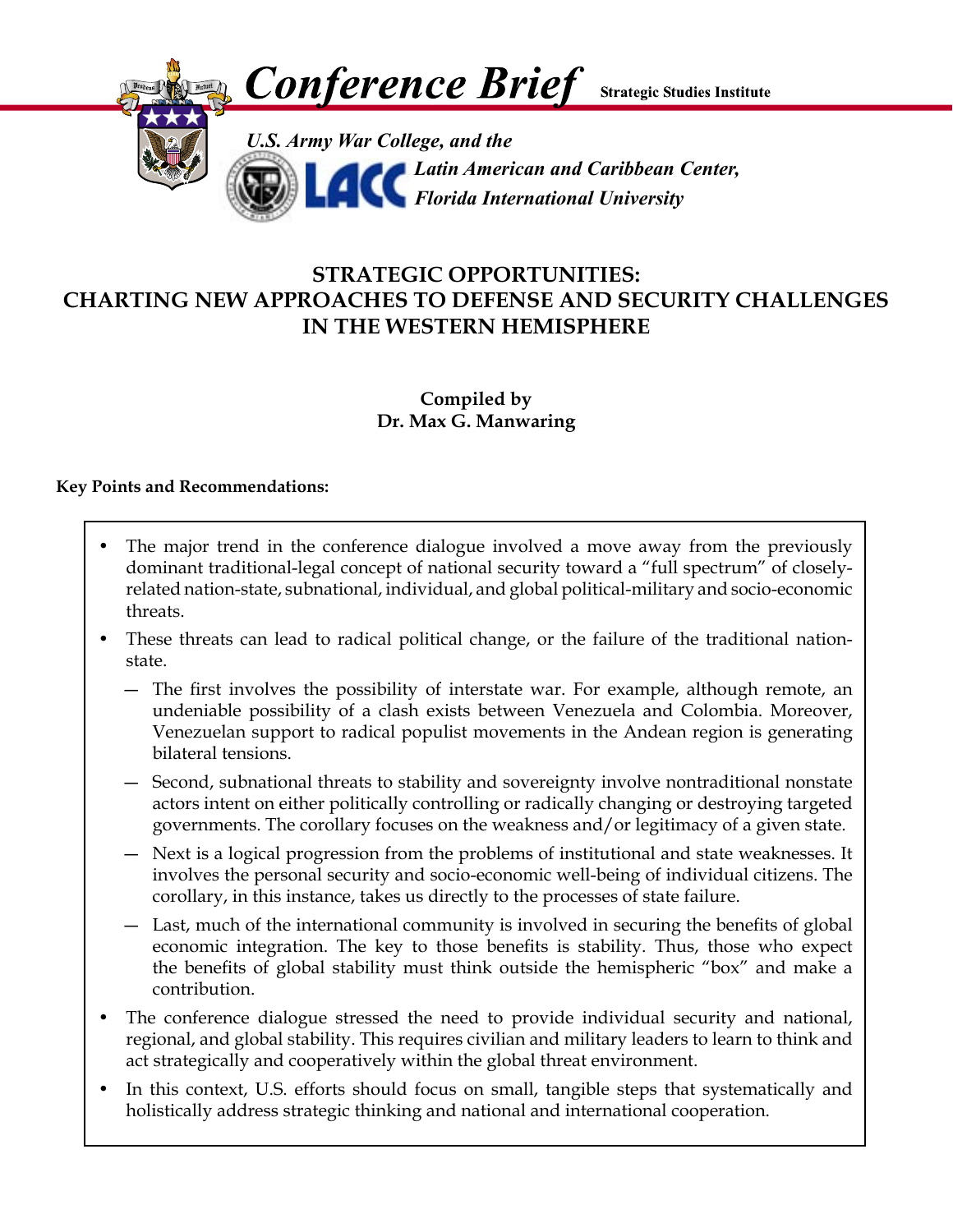The Latin American and Caribbean Center of Florida International University, the U.S. Southern Command, and the Strategic Studies Institute of the U.S. Army War College held the eighth in a series of major annual conferences dealing with security matters in the Western Hemisphere in Coral Gables, Florida, on March 9-11, 2005. The conference brought together over 180 participants representing ten countries, to include the Ministers of Defense of Chile, Guatemala, and Honduras, and the Secretary of the Interior and Police of the Dominican Republic. Additionally, other highand mid-ranking representatives of government, the military, academia, the private sector, and the media participated in a robust program of panels, discussions, and work shops to exchange perspectives and evaluate today's strategic environment, review internal and external defense and security challenges, and examine hemispheric leadership and cooperation. At base, the dialogue centered on the contemporary threat environment and need for flexible response and imagination in dealing with a full spectrum of nontraditional security threats.

### **Toward a More Realistic Concept of the Threat Environment.**

 The major trend that permeated the conference dialogue involved a generalized move away from the previously dominant traditional-legal concept of national security. That concept stressed the military protection of the nation-state against conventional cross-border military aggression by another country. The associated themes of that security dialogue focused primarily on variable perceptions of a "full spectrum" of closely-related national, subnational, individual, and global political-military and socioeconomic threats. These threats can lead to radical political change, or the failure of the traditional nation-state. The recognized interdependence of each component of the threat spectrum provides the point from which to develop the strategic vision necessary to escape the intellectual vice-lock of the traditional-legal definition of national security. An understanding of the close relationship among the elements within each threat also provides points from which to develop the strategic-political vision that is necessary to underpin more effective multilateral

coordination and cooperation. Thus, the conference demonstrated considerable progress in gaining a common understanding of the meaning of security in the contemporary global threat environment.

### **Variable Perspectives on a "Full Spectrum" of Threats within the Threat Environment― All of Which Are Probably Right.**

 We should consider the complex contemporary national security threat environment with reference to four different levels of analysis―each with a corollary. The first is a more or less traditionallegal level of analysis at the nation-state level that involves the potential threat of interstate war. For example, although remote, an undeniable possibility of interstate war exists between Venezuela and Colombia. Venezuelan support to radical populist movements in some of the Andean states of South America also generates bilateral tensions. At the same time, hemispheric and global tensions are created by Venezuelan rhetoric and support for regimes antithetical to U.S. interests. The corollary concerns the traditional principle of "nonintervention" and the resultant ineffectual multilateralism. The question, simply and practically, is what to do about a democratically elected president who governs at the edge of democracy and undermines the democratic principle by helping to destabilize neighbors?

 The second level of analysis is that of subnational threats to stability and sovereignty (i.e., effective control over what occurs within the national territory). It involves nontraditional nonstate actors (e.g., terrorists, insurgents, narco-traffickers and other organized criminals, populists, warlords, and gangs) intent on either politically controlling targeted governments, or radically changing or destroying the nation-state. Over half the countries of the world are engaged in subnational conflicts in which they are struggling to maintain their political, economic, and territorial integrity in the face of diverse direct and indirect nonstate challenges. In these terms, we can see that a criminal nonstate actor can quietly and subtly co-opt individual politicians and bureaucrats. Such corruption and distortion can lead to a series of networked enclaves that could then become a dominant political actor within a state or group of states. Thus, rather than violently competing with a nation-state, a nonstate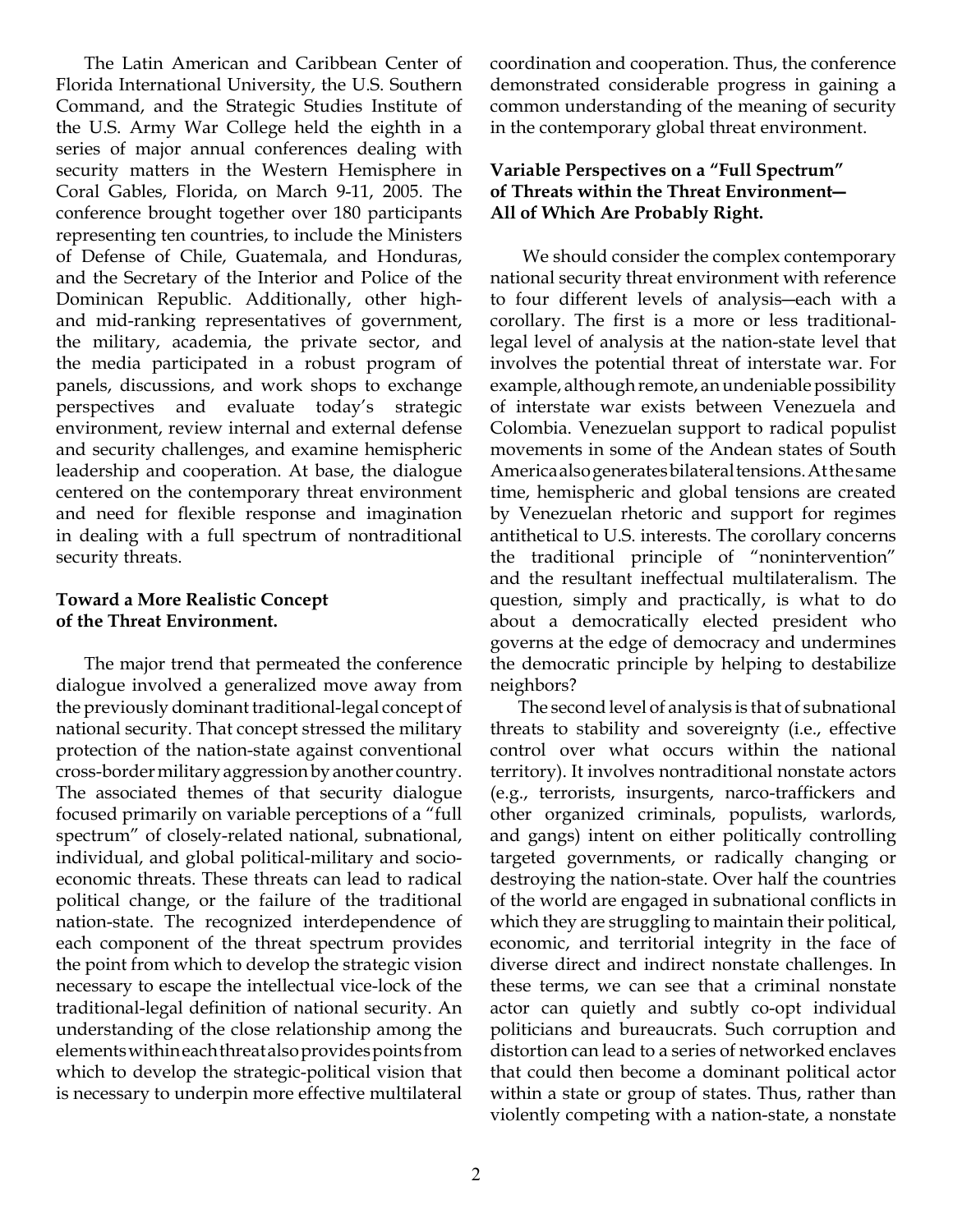attacker can criminally co-opt and seize control of the state. The corollary, in this instance, has to do with political-military relations and the weakness and/or legitimacy of the state. The question is the most effective means of using limited resources to protect the state and to help strengthen and legitimize state sovereignty.

 The third level of analysis is a logical progression from the problems of institutional and state weaknesses. It moves the threat spectrum from state to nonstate (subnational) actors, as the strength and legitimacy of the state declines. It involves the personal security and well-being of the individual citizen. Perhaps the most fundamental societal requirement for acceptance and approval of state authority (sovereignty) is that a government must ensure individual and collective security. Security, then, extends to democratic governance, and social and economic development―with equity and in freedom. In these terms, it is helpful to think of human perpetrators of insecurity and violence as third-level threats to individual security. Root causes―such as poverty, lack of basic human services, institutional corruption, and underperforming or nonexistent government institutions within the national territory―must be recognized as second-level threats. The inability or unwillingness of government to address second and third level threats must be understood as first-level (i.e., the most fundamental) threat. As a result, strategic planners and decisionmakers must contemplate all three levels of threat in dealing with individual security matters. The corollary takes us directly to the processes of state failure. The associated question involves the circular nature of the interdependent relationship among security, stability, development, peace, and democracy, and how to respond to these core human security issues.

 Finally, at the fourth global level, much of the international community is involved in securing the benefits of global economic integration. The key to those benefits is stability. A multipolar world, in which one or a hundred state and nonstate actors are exerting differing types and levels of power within a set of cross-cutting alliances is volatile and dangerous. Thus, the countries and peoples that expect the benefits of global stability must understand and cope with the threats imposed by the new global security environment, think outside the traditional hemispheric "box," and make a contribution―however small―to world stability. The corollary at this level must address questions associated with "peace-keeping," "stability operations," and "state failure."

## **Implications.**

- Under the traditional-legal concept of national security, multilateralism was allowed to degenerate into a synonym for "doing nothing." Now, we understand that an aggressor may not necessarily be a recognizable military entity. The enemy now becomes the state or nonstate actor that plans and implements the kind of violence and instability that subverts national well-being and exploits the root causes of instability in other countries. The associated question is how to operationalize a rule-based system and make multilateral security a reality.
- Given the interrelated, multidimensional, and circular nature of contemporary conflict, security is too big and too important to relegate to either the military or the police. It is a nation-state problem, and must be addressed in a unified manner by all the instruments of state power. At the same time, most threats to national security are caused by transnational actions. Thus, a targeted nation's security is also a problem for the global community. The immediate question, then, is the most effective ways of using limited resources to assist the various state institutions in addressing threats.
- In the view of many conference participants, the greatest strategic challenge the countries of the hemisphere will face is achieving a balanced socio-economic development in freedom and security. Many of the associated problems have their origins in weak or inadequate institutions that result in poor or thuggish responses to issues ranging from poverty to organized crime. Thus, the question here is how institutions related to social welfare on one hand and to the judiciary, police, and military on the other can be strengthened.
- In the contemporary security environment, international organizations, such as the United Nations and the Organization of American States, and individual national powers increasingly are